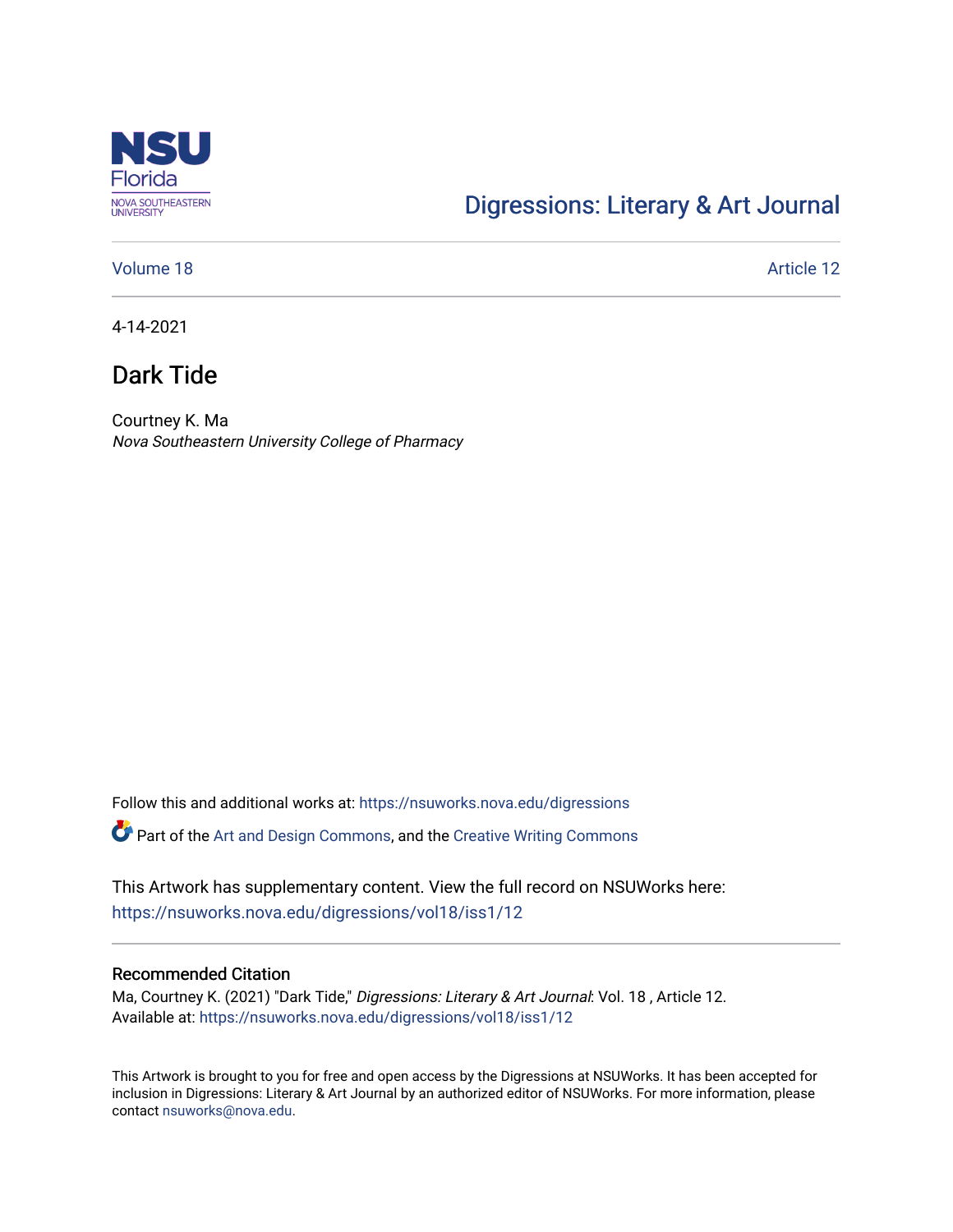### Dark Tide

#### Author Bio

Courtney is currently a second-year pharmacy student at Nova Southeastern University College of Pharmacy. She is interested in compounding as it encompasses her interests in art and science. As an artist, she finds that this concept of compounding is very similar to mixing oil paints. In her free time, Courtney loves to draw and paint as they are great stress relievers and lets her take a bit of time - whether it is fifteen minutes or two hours - to be creative.